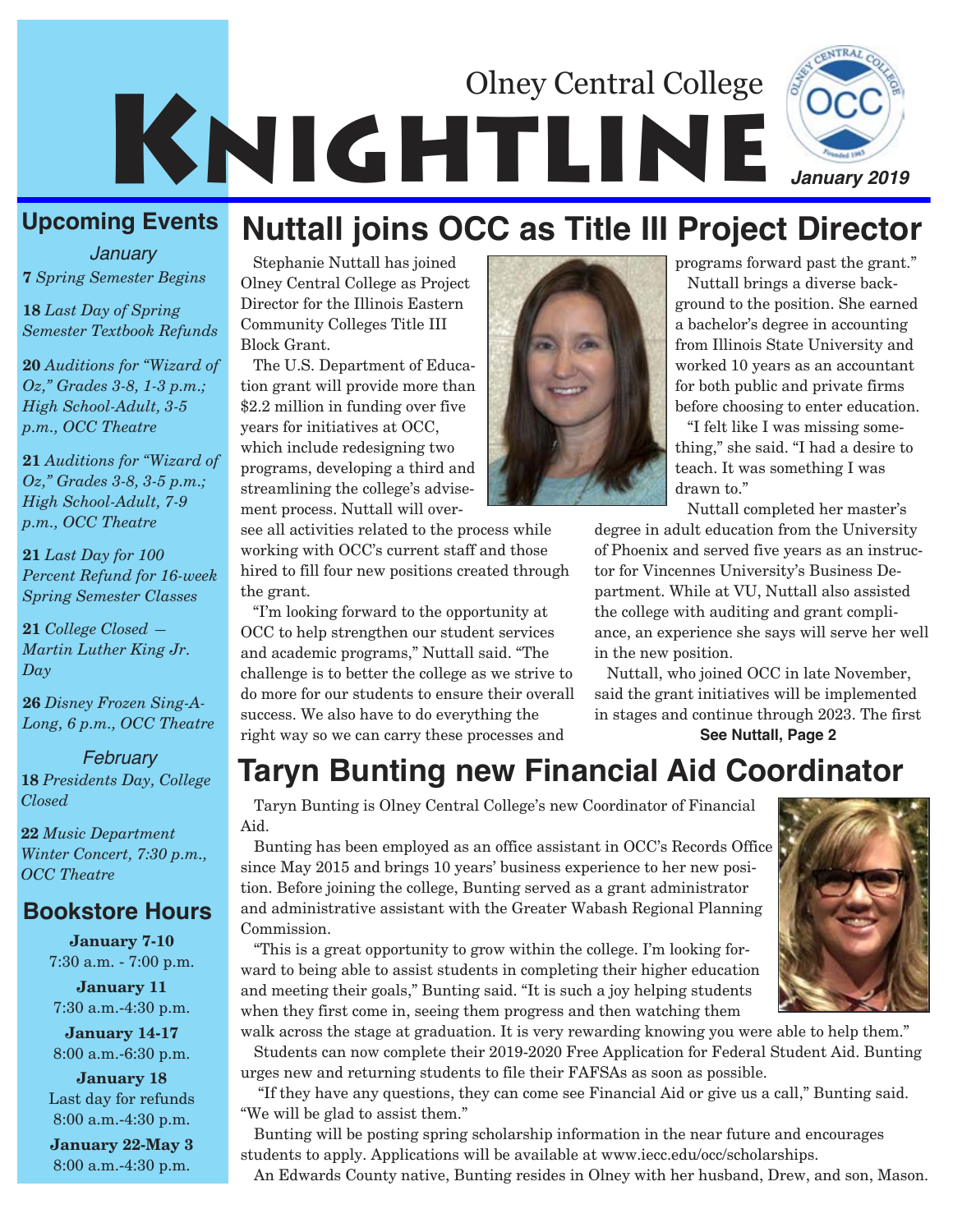**Men's Basketball Jan. 9 —** OCC at Vincennes, 6 p.m. **Jan. 12 —** OCC at Wabash Valley, 7:30 p.m. **Jan. 16 —** OCC at Shawnee,7:30 p.m. **Jan. 19 —** OCC vs. Southeastern Illinois, 3 p.m. at home **Jan. 23 —** OCC at John A. Logan, 7:30 p.m. **Jan. 26 —** OCC at Rend Lake 3 p.m. **Jan. 30 —** OCC vs. Lake Land, 7:30 p.m. at home **Feb. 2 —** OCC at Southwestern Illinois, 3 p.m. **Feb. 6 —** OCC vs. Lewis & Clark, 7:30 p.m. at home

**Women's Basketball Jan. 9 —** OCC at Vincennes, 4 p.m. **Jan. 12 —** OCC at Wabash Valley, 5:30 p.m. **Jan. 16 —** OCC at Shawnee, 5:30 p.m. **Jan. 19 —** OCC vs. Southwestern Illinois, 1 p.m. at home **Jan. 23 —** OCC at John A. Logan, 5 p.m. **Jan. 26 —** OCC at Rend Lake, 1 p.m. **Jan. 30 —** OCC vs. Lake Land, 5:30 p.m. at home **Feb. 2 —** OCC at Southwestern Illinois, 1 p.m. **Feb. 9 —** OCC at Lincoln Trail, 5:30 p.m.

#### **OCC Food Pantry**

The Student Senate operates a Food Pantry in Room 100A. Non-perishable items are available for current, actively enrolled fulland part-time students.

To schedule a visit, contact Advisor Dr. Aaron Lineberry at 395-7777, ext. 2239, or email lineberrya@iecc.edu.

## *Sports Schedule* **SNA supports area Shop with a Cop programs**





# **Nuttall** *Continued from Page 1*

year will target strengthening the academic advising process as well as implementing a revised Information Systems Technology Program.

"We want to give the advisors more resources and allow them to focus more on planning and guidance rather than just registering students for classes," Nuttall said.

An Advisement Specialist will also help the college fine-tune its early alert system to identify and assist students who may be facing issues in the classroom.

Nuttall also will be overseeing the creation of an Information Systems Technology lab at the West Richland Center in Noble in preparation for a pilot of the program in Fall 2019.

Over the course of the grant, Nuttall will aid in changes to OCC's existing Welding

**The OCC Student Nurses Association made donations of \$400 each to local law enforcement agencies for their Shop with a Cop programs. SNA raised the \$1,200 through T-shirt sales. At left, SNA members present a check to the Richland County Sheriff's Department. Pictured are Robert Sakowicz, Daron Harmon, SNA members Miranda Harmon and Chelsea Pitts, Richland County Sheriff's Department Administrative Assistant Felicia Norene and Sheriff Andy Hires.**



**Above, SNA President Chloe Pearce presents a \$400 check to Clay County Sheriff Andy Myers. At left, SNA members Meredith Matson and Megan Probst present a \$400 donation to Katie Blake, of the Jasper County Sheriff's Department.** 

Program by creating a two-year degree program.

"The programs will be redesigned and redeveloped to be more current and ensure they address industry standards," Nuttall said. "We want to prepare students to get a job or continue their education with a bachelor's degree."

The grant also allocates funding for the development of a new Unmanned Aerial Systems Program.

"This program will fulfill the high demand for UAS operators within multiple industries," Nuttall added.

Both the UAS and revamped welding programs will be offered in Year 3 of the grant.

A native of Bloomington, Nuttall resides in Olney with her husband and children ages 11 and 13. In her free time, she enjoys reading and outdoor activities including canoeing and hiking.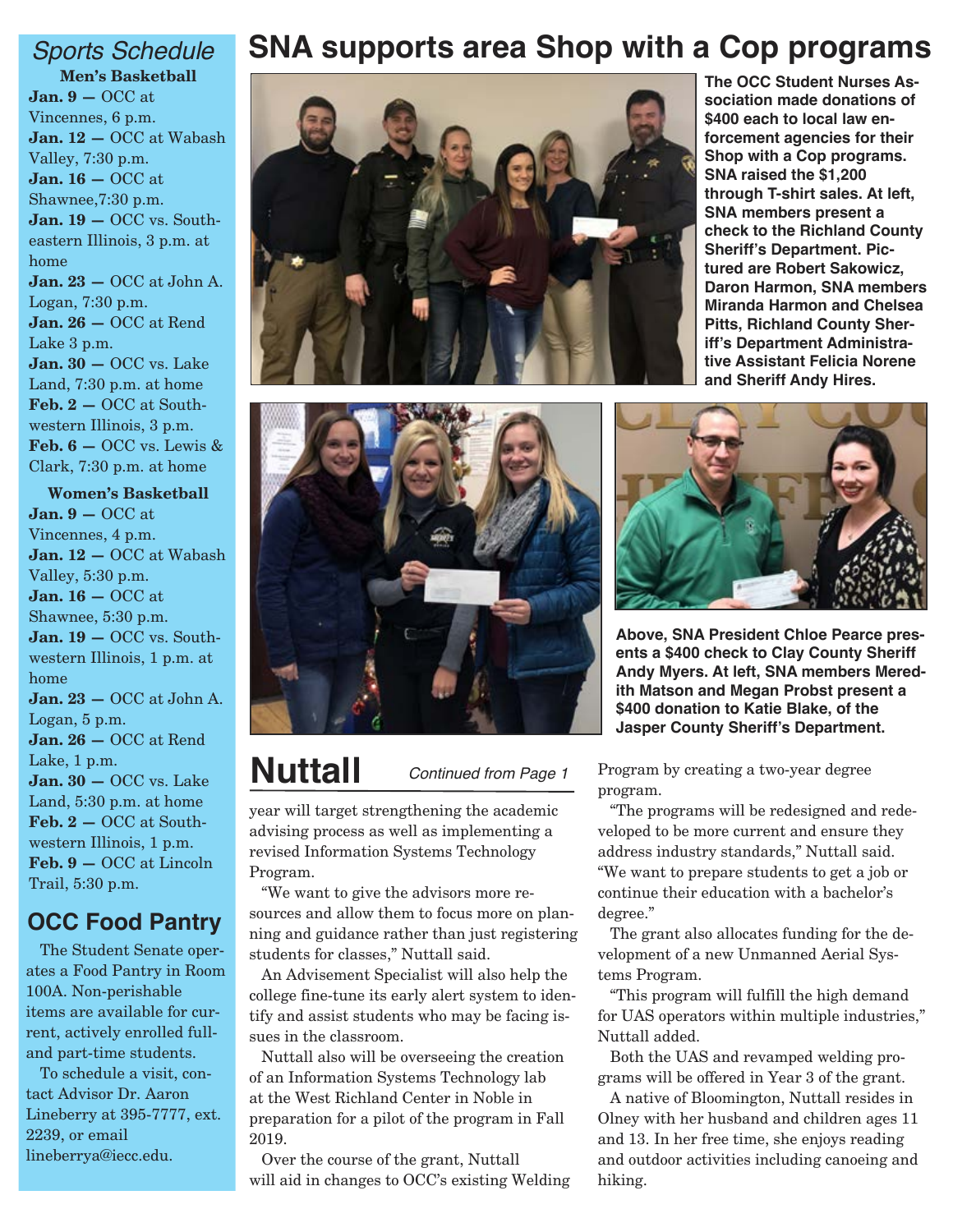

#### **EMPLOYEE SERVICE AWARDS**

**Olney Central College presented service recognition awards to employees on Jan. 2. Pictured are front row, from left, Dr. Aaron Lineberry, three years, Courtney Meadows, three years, Linda Horn, 20 years, Kathy Swinson, 15 years, Amie Mayhall, 15 years and Shasta Bennett, 15 years. Back row, Andrew Pittman, five years, Taryn Bunting, three years, Michael Conn, 10 years, Tyler Boyles, 10 years, and Jerry Booker, 10 years. Full-time employees not pictured are Dr. Linda Shidler, three years, and Vicki Thompson, five years.**

# **OCC Baseball to host Winter Camp Feb. 2**

OCC Baseball will host a Winter Camp on Feb. 2 at the OCC Gymnasium and Britton's Bullpen in Olney.

The camp, for ages 6 through 15, will meet from 9 a.m. to noon. Instructors will include the OCC coaching staff and players, along with Phil Britton, a two-time NJCAA All-American who played minor league baseball for seven years. The cost is \$60 and those

attending will need to bring a bat, glove, helmet and shoes.

To pre-register or for more information, call Coach Dennis Conley at 395-7777, ext. 2131, or 843-0333.

### **Nursing Program applications due Feb. 15**

The Illinois Eastern Community Colleges: Olney Central College Associate Degree Nursing Program is currently accepting students for Fall 2019.

Individuals wishing to apply should schedule an appointment as soon as possible to meet with Nursing Program Advisor Linda Horn to discuss program requirements. Horn may be reached at 395-7777, ext. 2246, or call toll-free 1-866- 622-4322.

The application process must be completed by Feb. 15, 2019.

### **Lock Vehicles**

Students utilizing the OCC parking lots are advised to keep their vehicles locked when unattended.